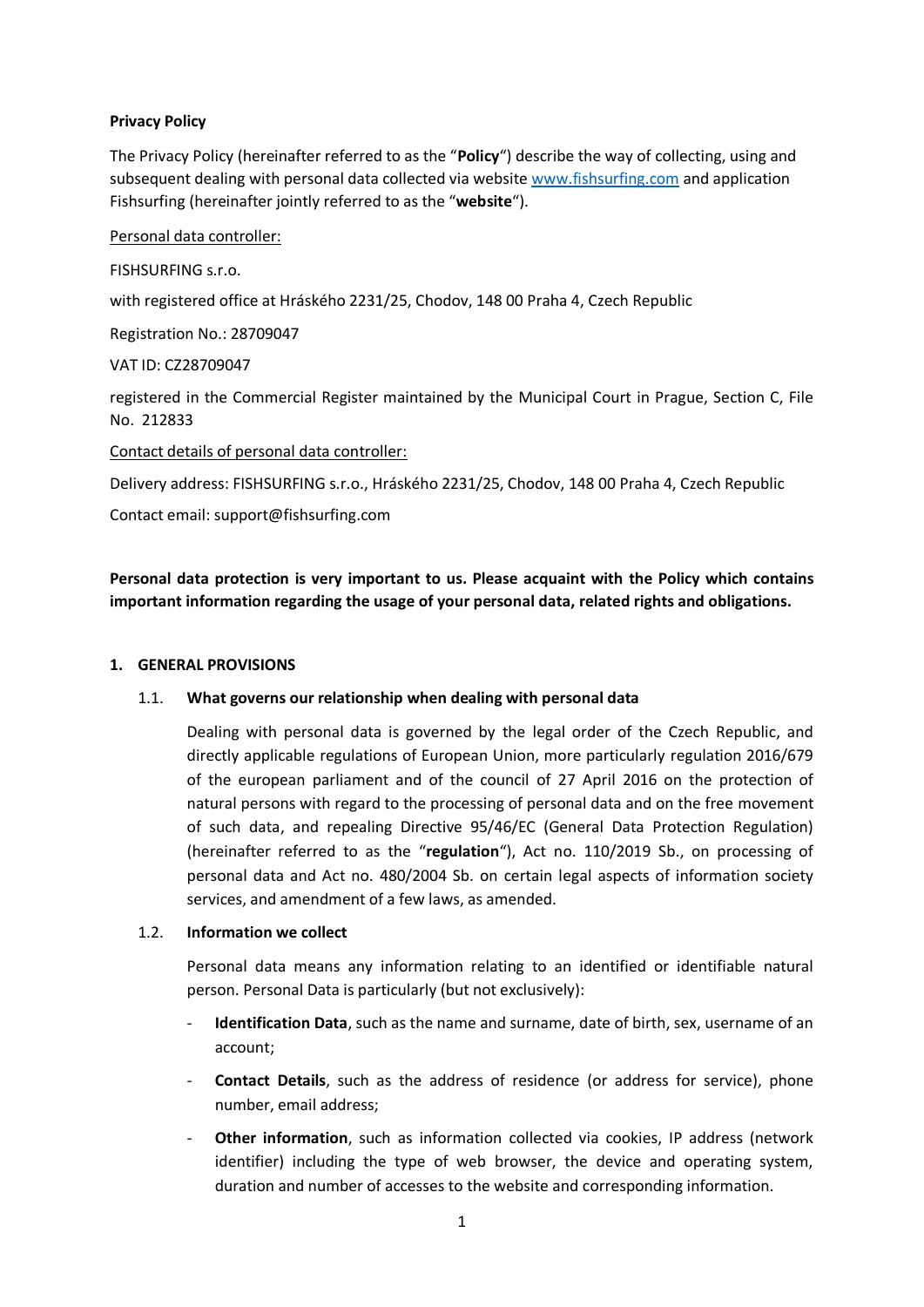# **2. COLLECTING AND USING PERSONAL DATA**

#### 2.1. **How we collect your personal data**

You provide us with your personal data particularly by completing your purchase order, eventually within registration. **Please inform us if there is a change of your personal data.** 

Some personal data can be collected and saved via cookies during visit on the website. You can read more about cookies in the Article 5 of the Policy.

# 2.2. **On which basis and for which purposes we process your personal data**

- We can collect and process personal data insert while you are **inquiring** (particularly by filling a contact form) or **ordering goods or services** without your explicit consent solely for the purpose of **fulfilling the contract**, which means in order to deliver the goods or to provide the services. We can further process the data in order to fulfil our other **obligations imposed by the law** (particularly record-keeping obligations, archiving of invoices etc.) and for purpose of protection of our legal claims.
- We can collect and process information provided **within registration** without your explicit consent solely for the purpose of permit access, administration and management of a user account.
- We are entitled to use your email address without your explicit consent for the purpose of sending commercial communications regarding our goods or services similar to those you ordered, or to inform you about news and changes on the website. You can refuse sending of these commercial communications at any time (also while ordering goods or services).
- After your **consent** via confirmation on the website, we can process your personal data insert while ordering goods or services or within registration in order to send the **commercial communications** and **direct marketing**, eventually for additional reasons to which you have explicitly consented. If you are younger than 15 years, it is necessary that your statutory representative gives the consent. In case of doubts, we are entitled to ask you for a proof of your age.
- If we process personal data **via cookies**, we do so on the basis of your consent (which you can give us in applicable Settings of your Internet browser), on the basis of our legitimate interest or for the purpose of performance of the contract. We use data collected via cookies for the purpose of user support, improving our services including analysis of user's behaviour and marketing.

# **We will ask for your consent before using data for a purpose other than those that are set out above.**

# 2.3. **For how long we use the data**

We use the personal data insert while inquiring or by ordering goods or services, or within registration on the website, solely for the time necessary to fulfil the contract and obligations imposed by the law.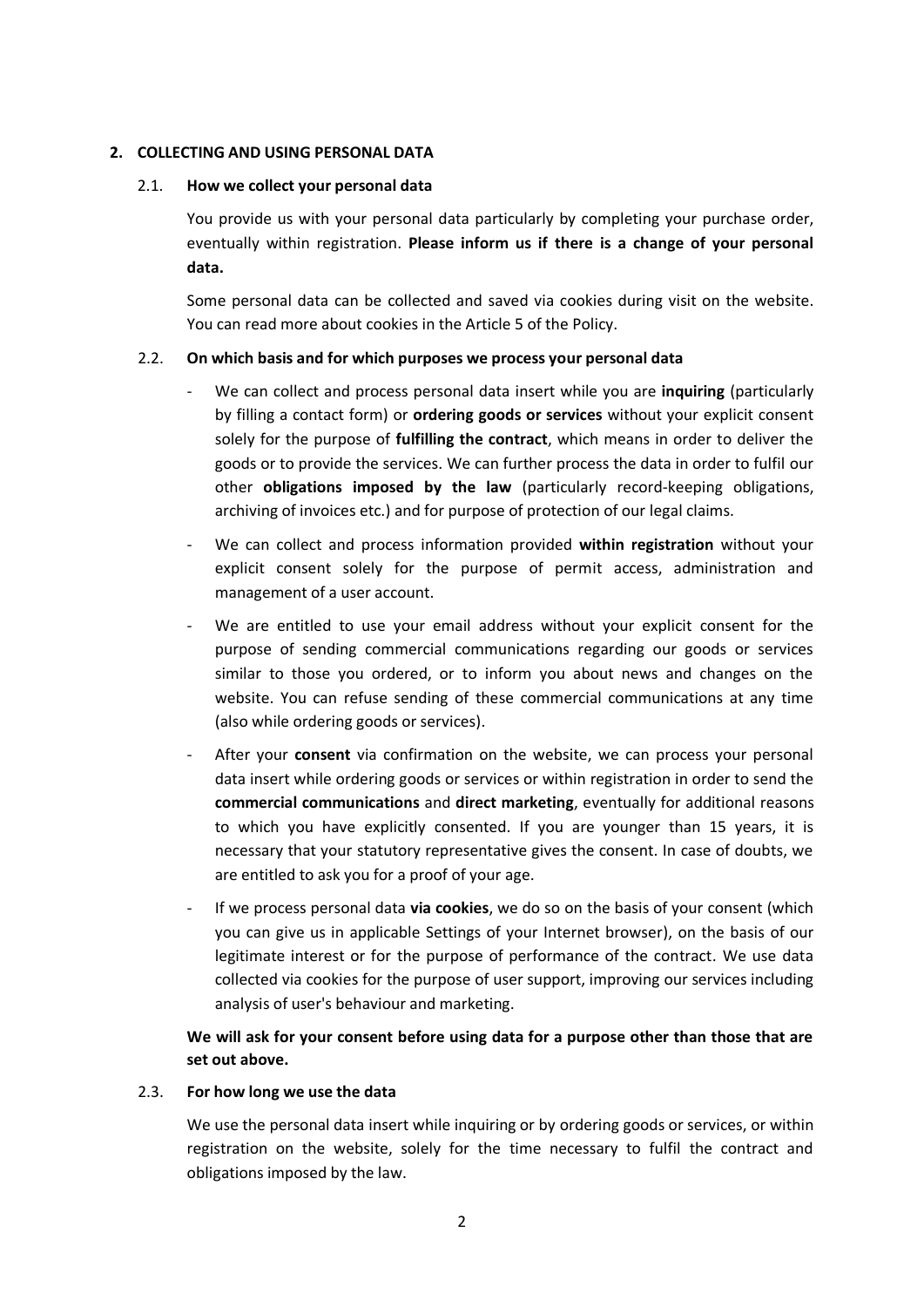If you give us explicit consent to process personal data or if we use your e-mail address for commercial communications, the data will be used for the time our website, on which we offer goods or services similar to those you ordered, is functioning (or for the time period stated in the consent).

# **3. YOUR RIGHTS IN RELATION TO PERSONAL DATA**

# 3.1. **Right to withdraw consent**

If we process your personal data solely based on your consent (i.e. without any other legal purpose), you can decide to withdraw your consent at any time.

The withdrawal of consent to processing personal data is possible at any time:

- by sending an email to contact email address;
- in writing by letter sent to our delivery address;
- in case of commercial communications  $-$  in a way which is indicated in every email containing commercial communications (by clicking on deregistering link or by another way).

Withdrawal of consent does not affect the legality of personal data processing done before the withdrawal.

# 3.2. **Right of access by the data subject**

You have the right to be informed about processing of your data and eventually to access your personal data, in particular to get these following information:

- purpose of processing;
- category of processed personal data;
- recipient or category of recipients to whom will be the personal data accessible;
- time for which will be the personal data saved.

We will provide you with the copy of your personal data at your request. We may request a reasonable compensation not exceeding necessary costs for providing the information about processing of your personal data.

#### 3.3. **Right to rectification**

You have the right to request an imminent rectification of your incorrect or inaccurate data, e.g. rectification of incorrect data or/and complement of inaccurate data.

#### 3.4. **Right to object to processing**

You have the right to object to processing of your processed personal data at any time, if we process these data for the purpose of direct marketing including any automatic process of your personal data. After the objection, we will stop processing your personal data for these purposes.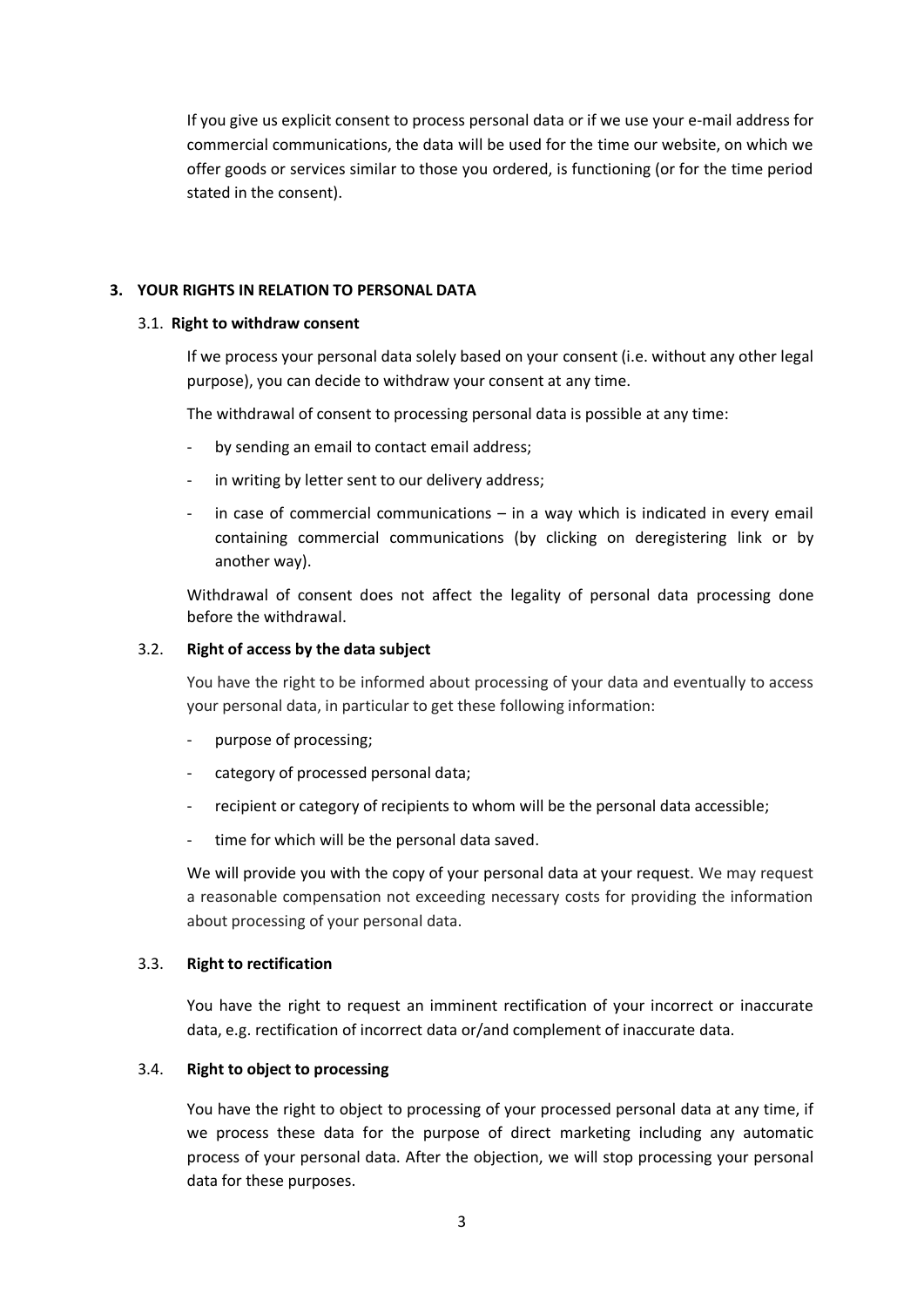# 3.5. **Right to erasure ("right to be forgotten")**

You have the right to request the erasure of your personal data if:

- the personal data are no long needed for purposes for which the data was collected or processed;
- you decided to withdraw the consent with processing;
- you objected to processing of the personal data;
- the personal data were processed illegally.

If there are no legal reasons for the refusal of erasure, we must comply with your request.

# 3.6. **Right to restriction of processing**

You have the right to request the restriction of processing of your personal data if:

- the accuracy of the data is contested;
- the processing is illegal, and you request the restriction of personal data instead of erasure;
- we no longer need your personal data for the purpose of processing, but you request these data for determining, execution or protection of your legal rights;
- you object to processing.

When the processing is restricted, we are only entitled to save your personal data; further processing is possible solely with your consent or for legal purposes.

If the processing of personal data is restricted for reason of your objection to processing, the restriction lasts for the time necessary to find, whether we are obliged to uphold the objection.

If the processing of personal data is restricted for reason of accuracy contestation of your personal data, the restriction lasts for the time of verification of the data accuracy.

# 3.7. **Right to data portability**

You have the right to collect the personal data you have provided us with, in the structured, commonly used and machine-readable format and to transmit these data to another personal data controller.

# 3.8. **How can you exercise your rights**

You can exercise your rights in relation with personal data via our contact details. You will be provided with all the information and actions without undue delay.

When protecting your personal data, we will accommodate your needs as much as we can. However, if you are not satisfied with the arrangement, you have the right to contact relevant authorities, particularly The Office for Personal Data Protection (in Czech: Úřad pro ochranu osobních údajů) [\(http://www.uoou.cz\)](http://www.uoou.cz/) which apply supervision of personal data protection. This provision does not affect your right to contact with your incentive directly The Office for Personal Data Protection.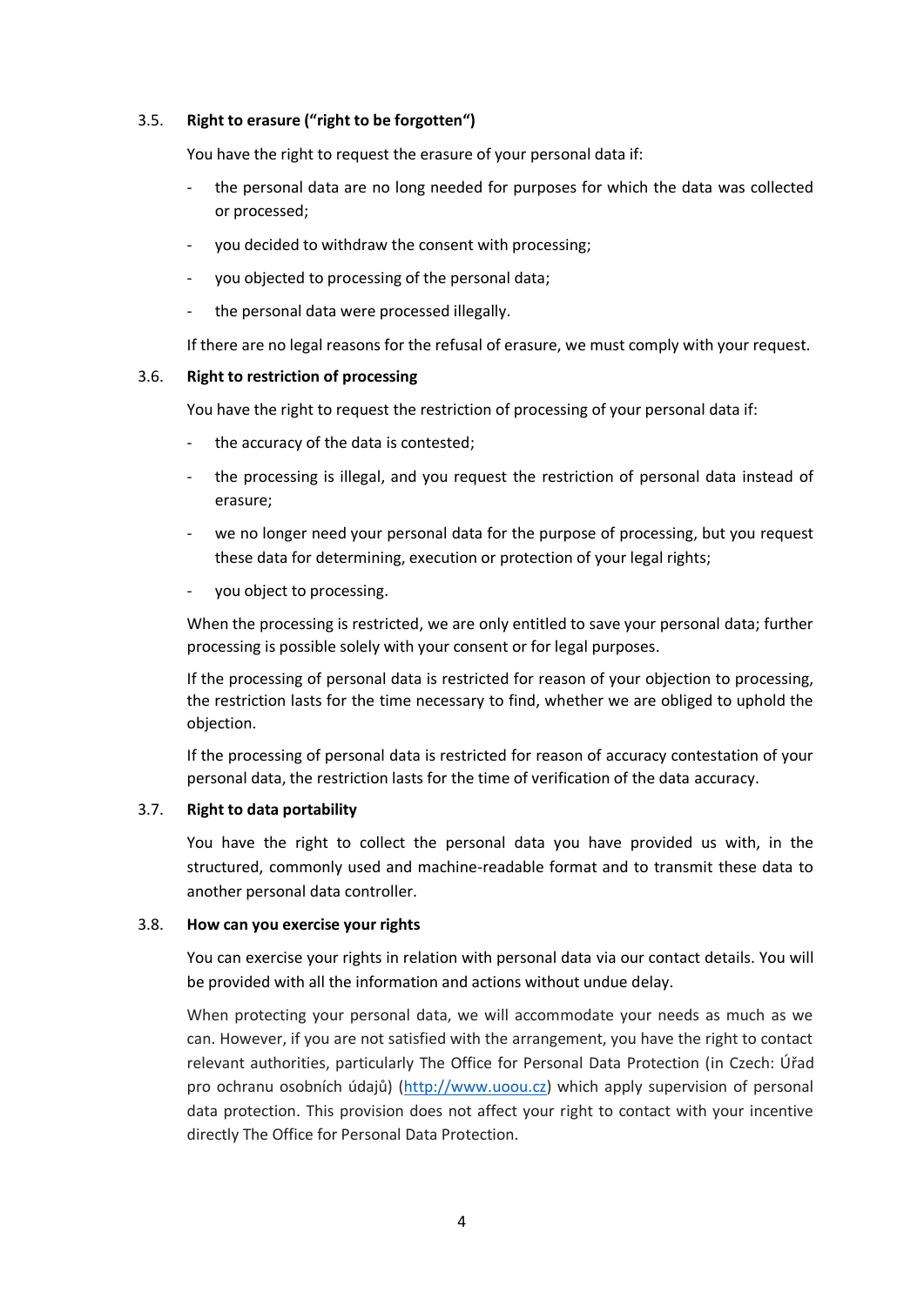If particularly your residence, the place of work or the place of alleged infringement of personal data protection is located outside the Czech Republic in another state of European Union, you can contact relevant authorities in this member state.

# **4. USAGE AND PROCESSING OF PERSONAL DATA**

#### 4.1. **How we use and process your personal data**

We are the controller of the personal data in the meaning of the regulation.

When necessary for performance of a contract or compliance with our obligations, we can transfer your personal data to another subject, for example to carriers, cloud storage vendor, e-mail campaign managers, external accountants or other persons involved in the performance of the contract or in compliance with our obligations. We can delegate also other processors and recipients of personal data. At your request, we will inform you about concrete processor of your data.

Your personal data will not be transferred to countries outside the European Union unless it is necessary for performance of the contract or for any other reason in accordance with the rules of regulation.

### 4.2. **How we process your personal data**

Personal and other collected data are highly protected against any misuse. Personal data will be processed electronically in an automated manner or printed in a non-automated manner..

# **5. THE COOKIE FILES**

# 5.1. **What are cookies**

The cookie files or so called "**cookies"** are text files, saved in a computer or another electronic device of every visitor of the website, which allow an analysis of a manner of using the website.

Not all cookies collect your personal data; some of them only enable correct operation of the website. You can refuse using cookies in applicable Settings of your Internet browser.

When refusing cookies, it might happen that you will not be able to fully use all the functions of the website.

# 5.2. **Which cookies the website uses**

The website uses **relational (temporary) cookies** which are automatically erased after the leaving of the website. Furthermore, it uses **permanent cookies**, which remain in your device until they expire or until you delete it.

The website uses: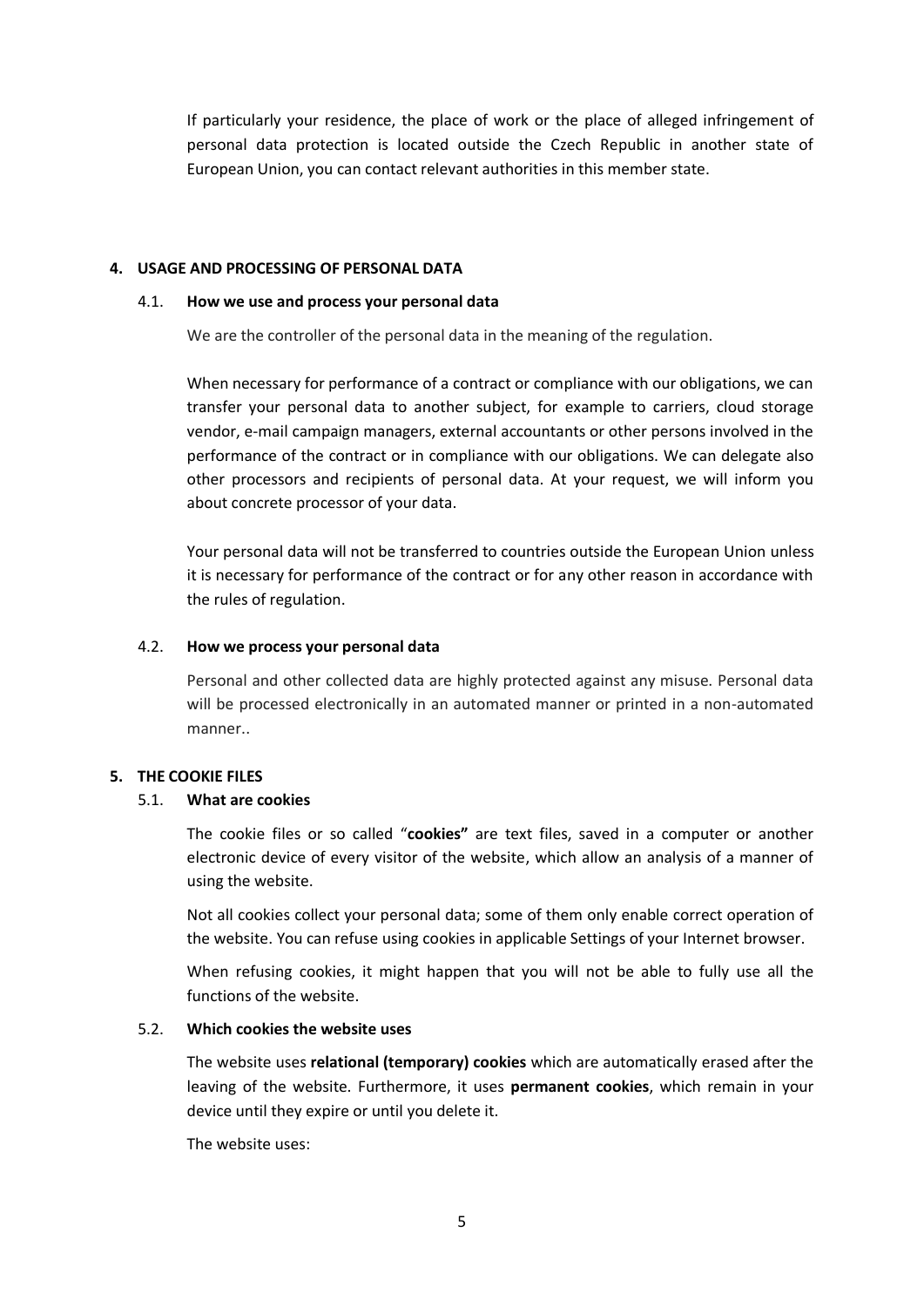- first party cookies these cookies are assigned to the domain of our website; these are necessary cookies and performance cookies, which we use for the purpose of entering into and performance of the contract, on the basis of our legitimate interests or on the basis of your consent. They can be temporary or permanent.
	- o **session cookies –** allow navigation on the website and the use of basic functions, these cookies usually do not collect personal data, i.e. they do not usually identify you;
	- o **analytical cookies**  serve for analysis of the way of using website (the number of visits, duration of time spent on the website etc.), the data collected by these cookies are usually anonymous;
- **third party cookies** these cookies are assigned to the domain other than our website's domain even when you are still on our website; these cookies allow us in particular to analyse our website and display an advertisement tailored for you on the basis of your consent; they can be functional or targeted and advertising;
	- o **functional cookies** serve to personalization of the content via storing of logging data; geolocation etc.; it is possible to collect and process personal data via these cookies;
	- o **targeted and advertising cookies**  serve to displaying targeted advertisement on the website and outside the website; it is possible to collect and process personal data via these cookies. We can share information about how you use our website with our partners in the field of social networks, advertising and analysis.

# 5.3. **Services used by Google company**

The website uses service of Google Analytics and, when necessary, other services provided by Google LLC (hereinafter referred to as "**Google**"), service Facebook Pixel provided by Facebook Inc. . These services operate with data collected via cookies.

Service of Google Analytics is used to collect statistics about your use of the website. Cookies obtained by this service will expire depending on your browser settings, at most after 2 years or until they are manually deleted by yourself.

Service of Google Ads is used to identify you within the Google advertising network and re-target your ad (retargeting and remarketing). Cookies obtained by this service will expire depending on your browser settings, at most after 18 months or until they are manually deleted by yourself.

Service of Facebook Pixel is used to identify you within the Facebook Inc. advertising network and re-target your ad (retargeting and remarketing). Cookies obtained by this service will expire depending on your browser settings, at most after 2 years or until they are manually deleted by you.

If you are interested how Google uses data collected by us and how to regulate or prohibit processing, you can find this information by clicking on the following link: **How Google uses data when you use websites or apps of our partners.**

# 5.4. **How to set and possibly refuse the processing of cookies**